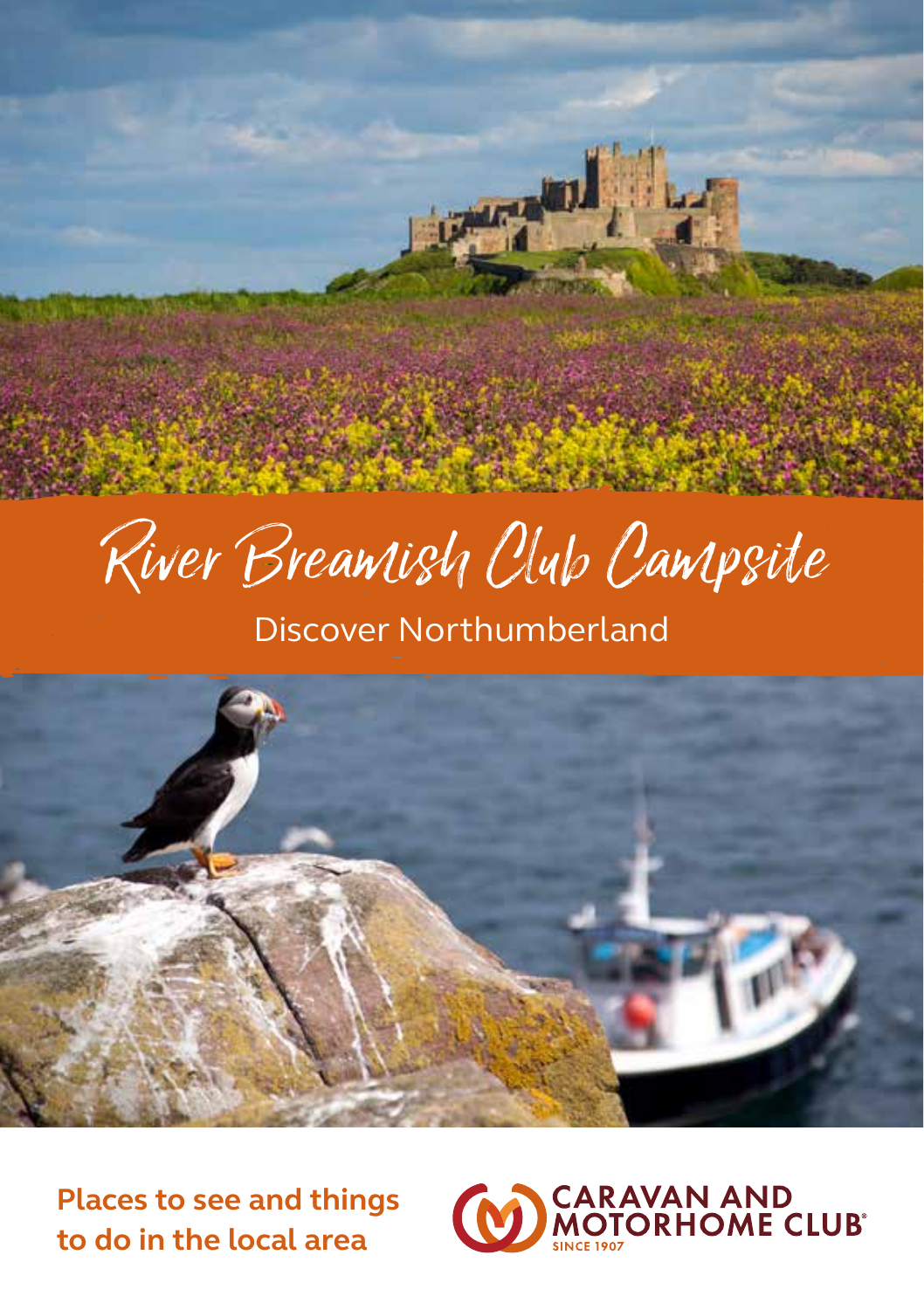

# Make the most of your time

## **Visit**

**1**

**4**

### **Puffin Cruises**

From Amble Harbour to Coquet Island. Book in advance in breeding season and bring your camera!

#### **Alnwick Treasure Trails 2**

A fun day out exploring life gone by from every century of the last 700 years.

#### **3**

**Alnwick Castle**

A film location for Harry Potter and Downtown Abbey. Tour the castle, try broomstick training and take on The Dragon Quest.

#### **Bamburgh Castle**

Be impressed by the grandeur and magnificence of the buildings and enjoy stunning views.

#### **Coasteering – Howick 5**

A unique and exhilarating combination of cliff jumping, rock climbing, sea level traversing and sea cave exploration with experienced guides.

Don't forget to check your Great Saving Guide for all the latest offers on attractions throughout the UK.

**Hadston**



**camc.com/greatsavingsguide**

### **Sea Kayaking 6**

Kayak at Sugar Sands, one of Northumberland's best kept secrets, with cove reefs and caves to explore and plenty of marine life to see.

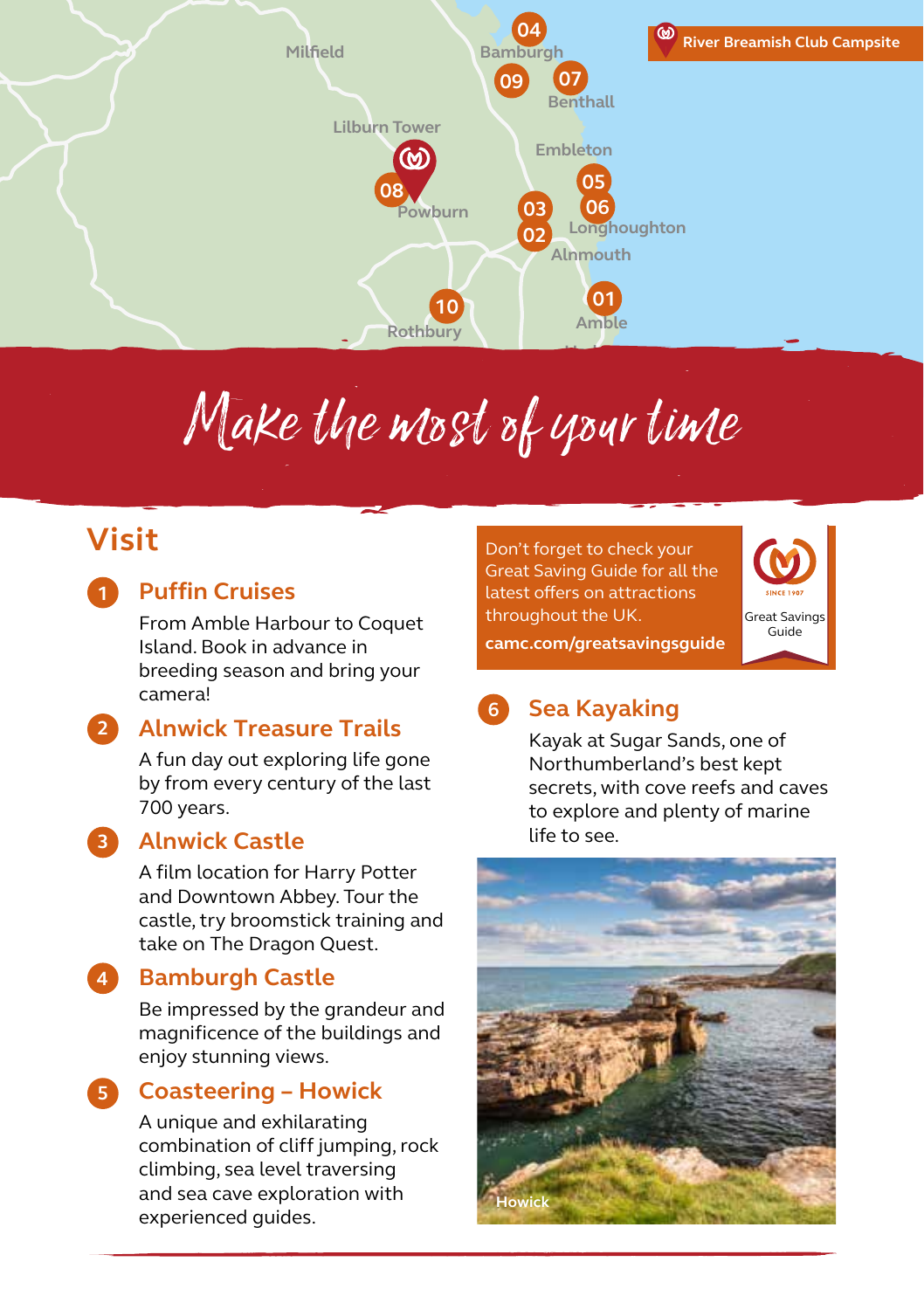

## **Walk**



#### **Local routes**

Branton Lakes nature reserve is next to the site, perfect for strolls and viewing the wildlife from the bird hides.

Take in the sea air with a walk along the Northumberland coastal path, following stunningly beautiful coastline towards Berwick-upon-Tweed.

## **Cycle**

## **National Cycle Network 8**

National Cycle Network Route number 68, is Derby to Berwickupon-Tweed Pennine Cycle Way which passes by the site entrance.

You can also cycle from the site along the Sandstone Way.



## **Explore**

**Bamburgh 9**

> A beautiful coastal town in the heart of Northumberland, attracting thousands of people every year for its famous castle, coastline & walking trails.

#### 10 Rothbury

The River Coquet meanders through the centre, offering pleasant walks. Lots of shops, pubs and tea rooms can be found on the High Street.